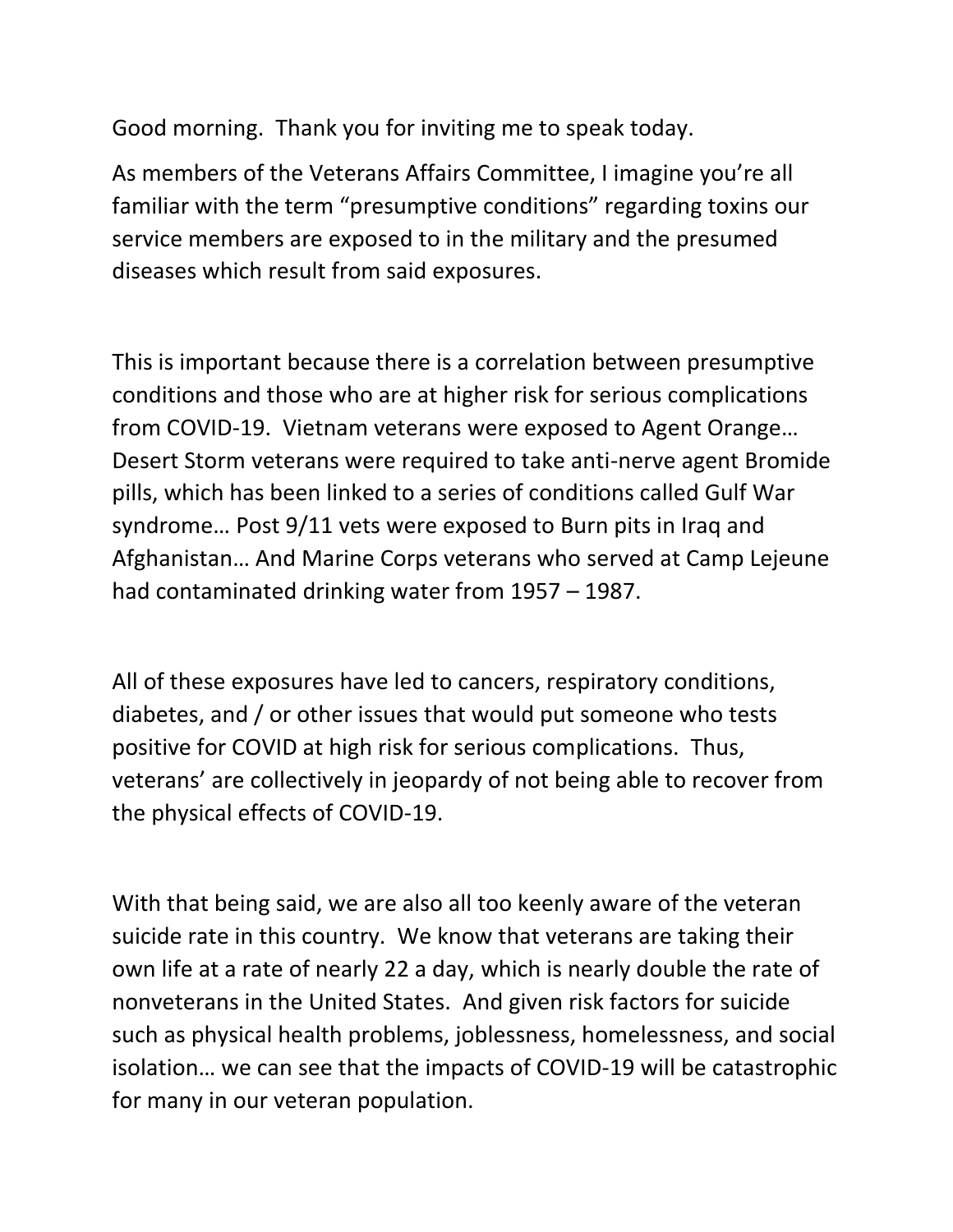Let me share some of what we've seen at Veterans Outreach Center relevant to mental health challenges that we believe stem from COVID quarantining, fear of infection, and economic losses. VOC has operated a homeless shelter for male veterans since 2001. We typically have about one altercation per year between residents that escalates to a point where staff intervention is necessary to avoid physical harm.

Since March of 2020, we've had TWELVE such altercations, one of which sent a veteran to the hospital. In addition, our residents have been unable to see family members for many months in an effort to avoid the spread of the virus throughout the shelter. But the reunification of families and healing of relationships is a key element for those in recovery; therefore, forward progress has been slow for many of our homeless veterans.

Moreover, we've had six residents lose loved ones during this time, and they couldn't even have funeral services. These losses and lack of closure resulted in significant challenges to our veterans' mental health. Relapses were kept at bay during the strictly followed initial quarantine from March through June, but they rose almost immediately when the quarantine began to lift.

In a typical month, we have two vets discharge successfully from our program and move into permanent housing.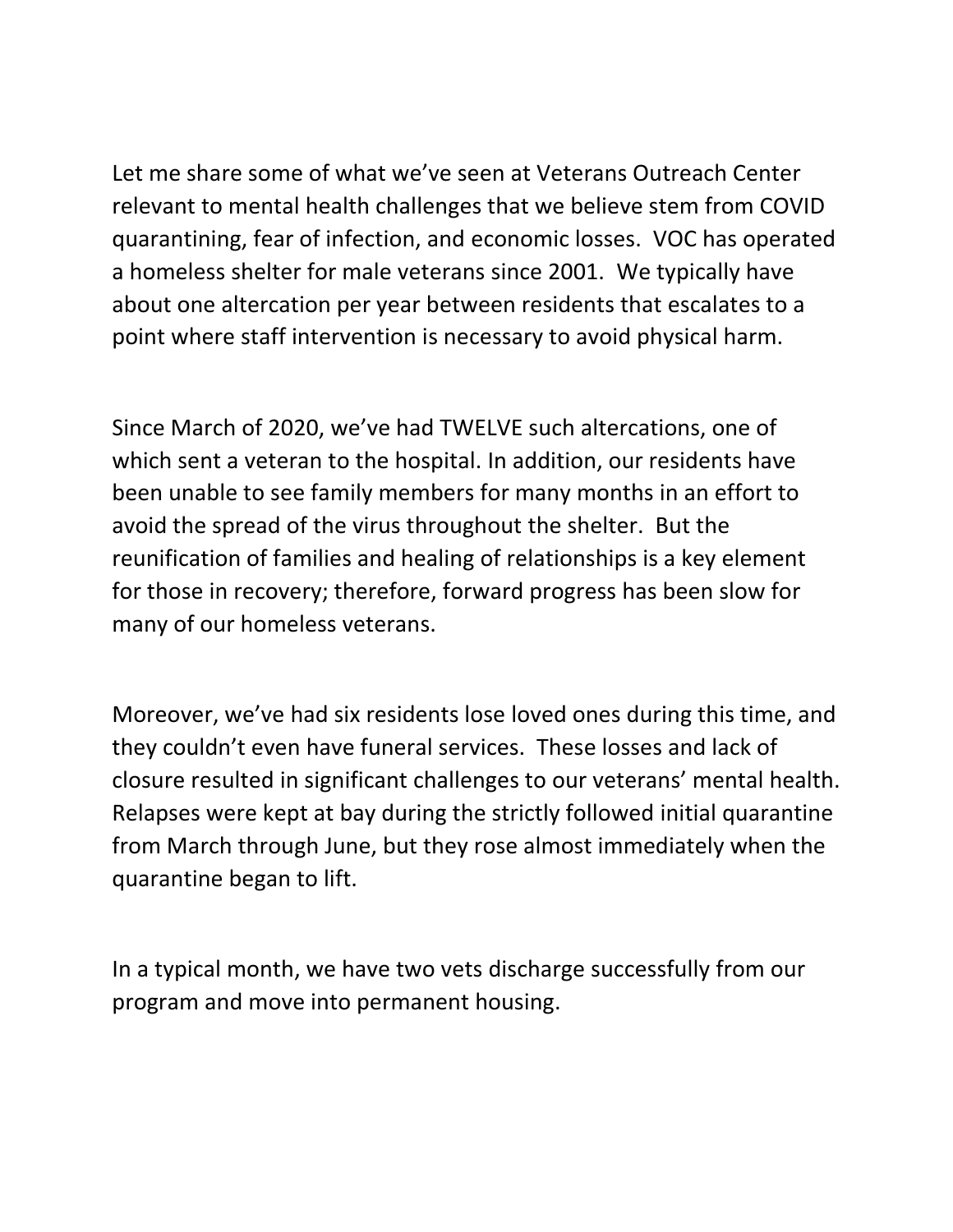In July we had eight discharges, and not all were for positive reasons. Finally, substantial back payments of unemployment and stimulus checks resulted in a handful of residents going from having no financial resources to having tens of thousands of dollars which is generally not healthy for people in recovery. Finally, in all of our years of operation, we have only had a couple attempted suicides. One of them was this year in April. Thankfully the veteran's attempt was unsuccessful and he continues to recover now with inpatient psychiatric care.

As for our employment and training programs, I can tell you that prepandemic, we anticipated serving 60 veterans who were in need of work between April and June. Instead, we enrolled only 33. As an agency, our staff were not able to do outreach or meet with veterans, so these enrollments were all done virtually.

Our numbers are picking up for July and August, but finding both available jobs and permanent housing for many of these vets is even more challenging. Rent prices remain high, many people are not moving, and landlords are on hold with evictions. And of course, many companies are reluctant or unable to start hiring again at this point in the pandemic.

I'd also like to add that the additional \$600 per week of unemployment support definitely discouraged workers from wanting to return to work. Moreover, the lack of child care remains an issue, as does the fact that many veteran job seekers lack computers and internet access to complete on-line applications or do virtual interviews.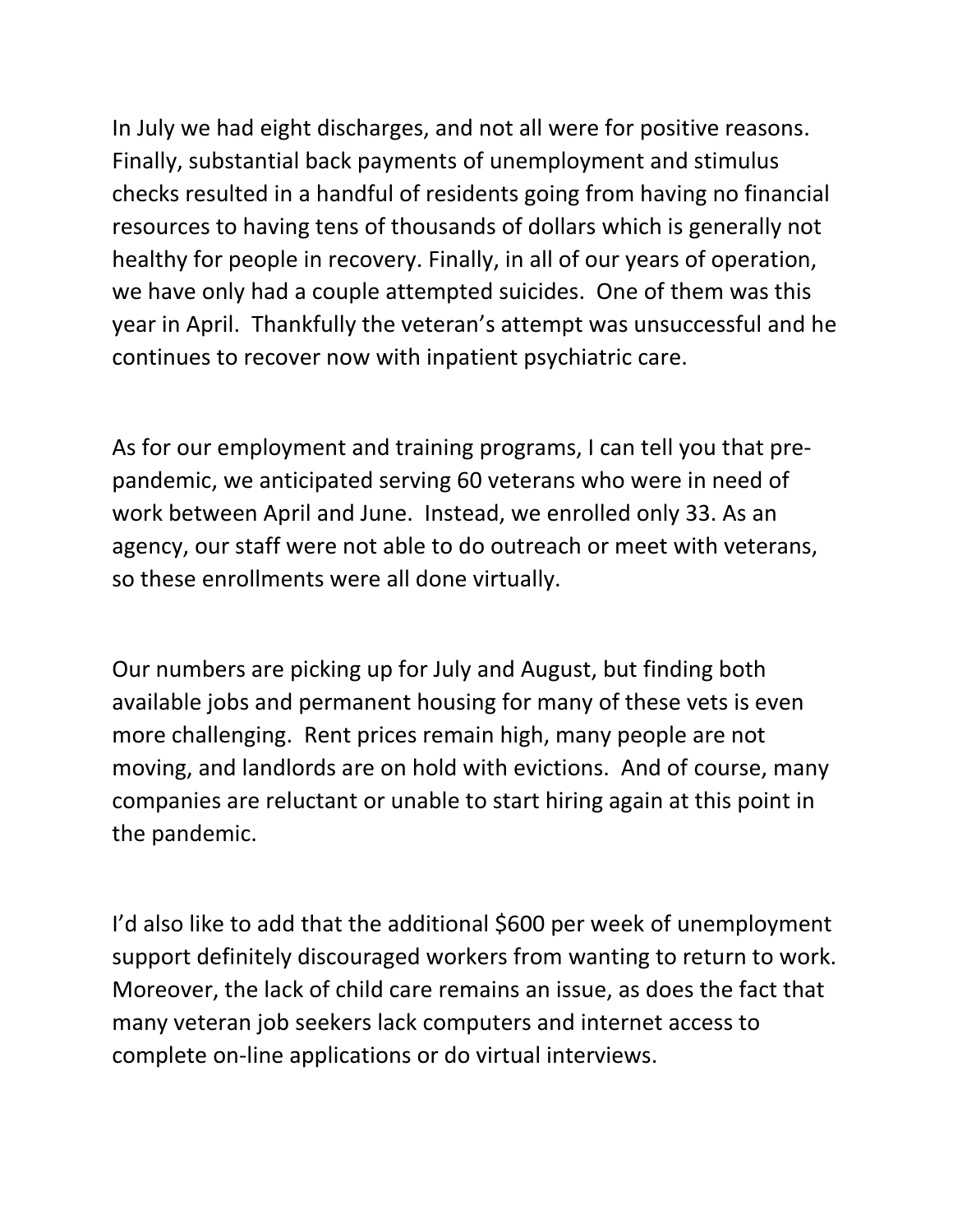Finally, many of our training partners are still not back up and running fully, which limits the support we can provide to workers who need updated and/or new skills to return to the workforce.

In terms of how we have mitigated many of these issues, VOC has done the following:

- 1. We began offering and facilitating virtual networking sessions for employers and veterans.
- 2. We put extensive safety protocols in place prior to our reopening in June, including plexi-glass shields on workers desks, hand sanitizing stations throughout the agency, temporal thermometer checks upon arrival for all staff, clients and guests, UV lights for deep cleaning at night, and much more.
- 3. We've assisted clients without the proper technology to complete virtual interviews at VOC (now that we are reopened), and we purchased cameras to give to veterans who have their own computers at home.
- 4. We linked directly with the state Division of Veterans Services to help veterans with unemployment issues. Many veterans made dozens and even hundreds of phone calls to DOL themselves with no resolution, but through our partners here at DVA, we were able to help get those issues resolved immediately.
- 5. We conducted 3,200 buddy checks which entailed phone calls, texts and emails to check on the welfare of our clients from March through August. By way of comparison, all of 2019 only had a total of 2,813 buddy checks.)
- 6. Our staff created over 600 handmade cards and mailed them to clients in March and April.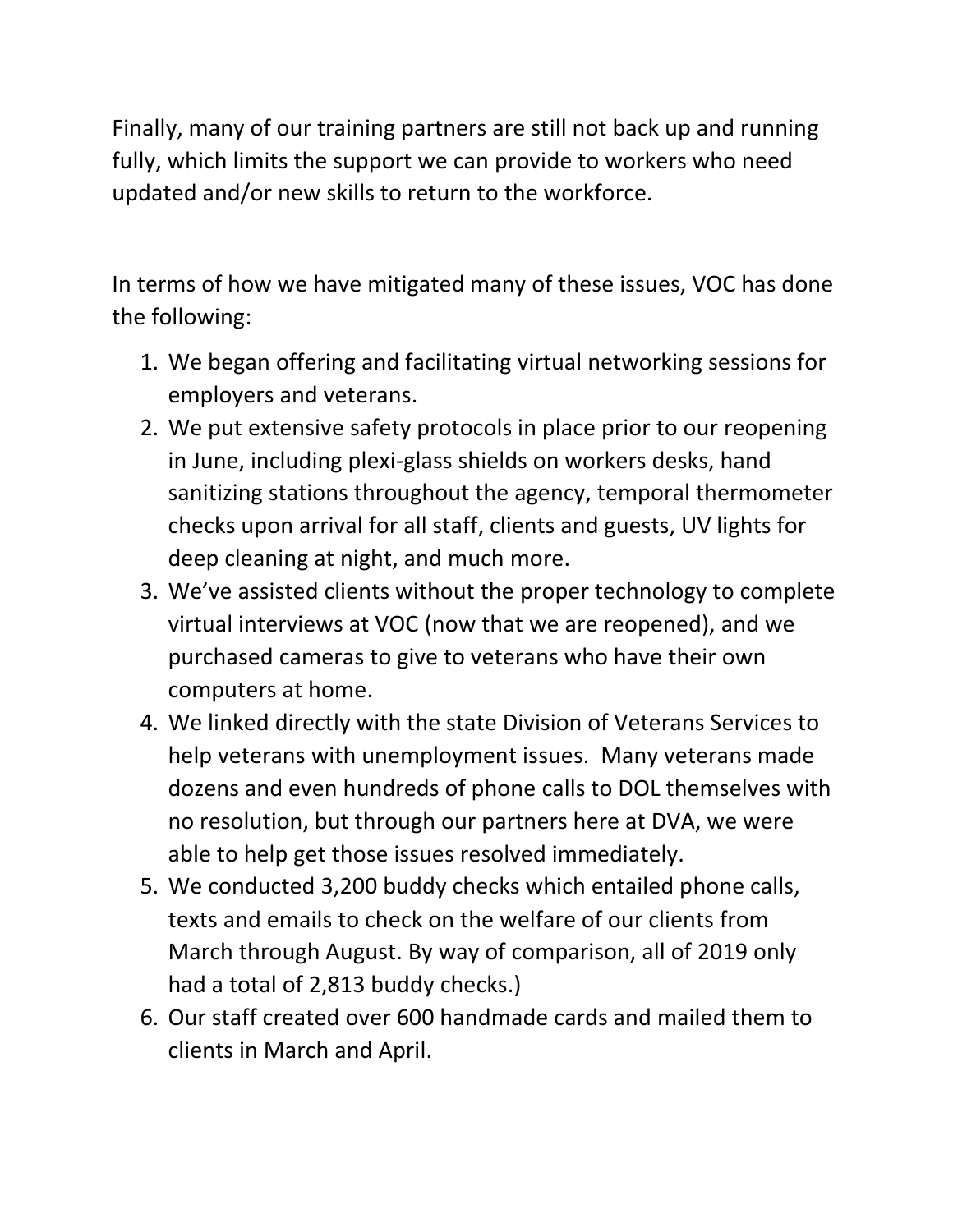- 7. We created virtual peer support groups including some specifically for men, specifically for female vets, and even a book club.
- 8. Between March and August of 2019, we served 168 veterans through our quartermaster club. This is where we provide them with food baskets, hygiene items, and other essentials. But in that same time period of 2020, we served 317 vets, and many of these service episodes involved VOC staff delivering the food directly to vets homes.
- 9. We applied for a grant and received funding to purchase 50 tablets with two years of internet connection to provide to our most vulnerable clients. This way they will be able to connect to their VOC case manager, conduct telehealth appointments, attend substance abuse recovery groups online, and connect with family and friends.
- 10. We purchased two sound-proof booths under the same grant for our homeless shelters. These booths are outfitted with a tablet for the same functionality I just described so that vets can do those things with privacy, which would be otherwise impossible in the community living setting.
- 11. We created a number of videos for our website and social media apps that include tips for healthy eating on a budget, fitness routines that can be done at home, meditation ideas and more.

The way ahead for VOC and our veterans includes a hybrid of the ways we used to deliver services, and all of the new technology we've been able to add due to the pandemic.